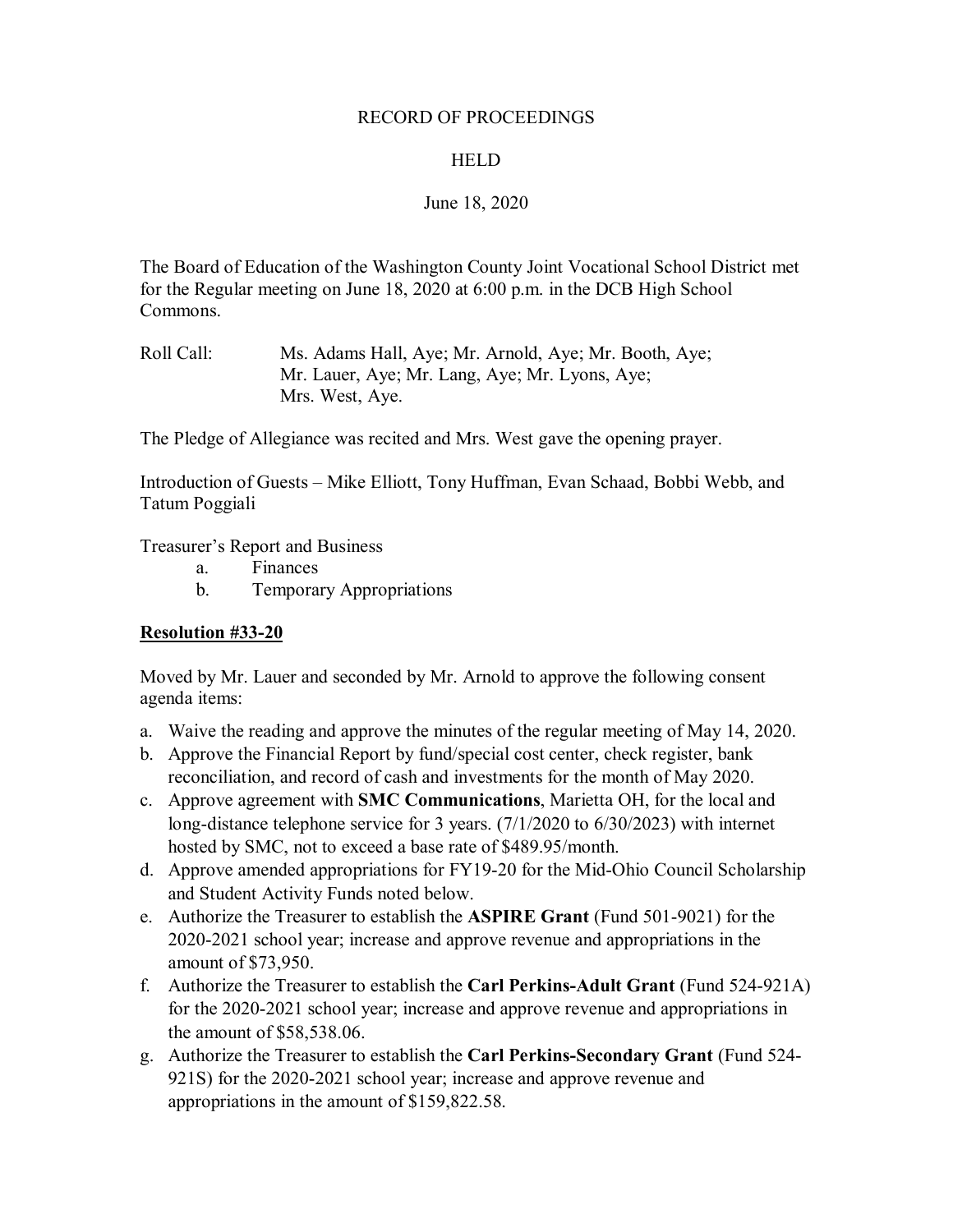Page 6211 Minutes – Washington County JVS District June 19, 2020

- h. Approve transfer of \$10,000 to the Student C & B account (200) from General Fund (001).
- i. Approve transfer of \$50,000 to the Permanent Improvement Fund (003) from General Fund (001).
- j. Authorize the Superintendent and Treasurer to enter into an agreement with Ohio School Plan for property insurance coverage, not to exceed the amount of \$30,847 effective July 1, 2020.
- k. Authorize the Treasurer to enter in agreement with Auditor of State to perform Financial Audit and Financial Statement Conversion for the fiscal year 2019-2020 school year, not to exceed \$30,000.
- l. Approve renewal of service agreement with **Johnson Controls** 7/1/2020 to 6/30/2021for \$14,420.

|                                           | <b>Official</b><br><b>CERT</b> | <b>AMEND</b><br><b>CERT</b> | <b>TOTAL</b><br><b>AMENDED</b> | <b>TEMP</b><br>Approp       | Permanent<br>Approp | Approp    | <b>TOTAL</b><br><b>FINAL</b> |
|-------------------------------------------|--------------------------------|-----------------------------|--------------------------------|-----------------------------|---------------------|-----------|------------------------------|
|                                           | 7/1/2019                       | 6/18/2020                   | <b>CERTIFICATE</b>             | 7/1/2019                    | 9/13/2018           | 6/18/2020 | <b>APPROPRIATIONS</b>        |
| <b>General Fund</b>                       | 12,530,230.22                  |                             | 12,530,230.22                  | 6,647,132.00                | 50.370.00           |           | 6,697,502.00                 |
| <b>Special Revenue Funds</b>              |                                |                             |                                |                             |                     |           |                              |
| 007 Staff Service Fund                    | 17,469.78                      |                             | 17,469.78                      | 1,000.00                    | 1,500.00            |           | 2,500.00                     |
| 007-9004 Morris Trust Fund                | 0.00                           |                             | 100.000.00                     | 0.00                        |                     |           | 100,000.00                   |
| 019-919F - Foundation Fund - Outdoor      | 55,000.00                      |                             | 55,000.00                      | 55,000.00                   |                     |           | 55,000.00                    |
| 019-919J - JobsOhio                       | 259,877.00                     |                             | 259.877.00                     | 259.877.00                  |                     |           | 259,877.00                   |
| 451-9019 Ohio K-12 Connectivity Grant     | 1,800.00                       |                             | 1,800.00                       | 0.00                        |                     |           | 1,800.00                     |
| 451-9020 Ohio K-12 Connectivity Grant     | 0.00                           |                             | 1,800.00                       | 0.00                        |                     |           | 1,800.00                     |
| 467-9020 Student Wellness & Success       | 0.00                           |                             | 94,435.00                      | 0.00                        |                     |           | 94,435.00                    |
| 499-916D Adult Diploma                    | 40,357.76                      |                             | 40,357.76                      | 40.000.00                   |                     |           | 40,000,00                    |
| 499-919J Regional Job Training Grant      | 75,767.50                      |                             | 75,767.50                      | 75,767.50                   |                     |           | 75,767.50                    |
| 501-9019 ASPIRE Grant                     | (6,273,49)                     |                             | 0.00                           | 0.00                        |                     |           | 0.00                         |
| 501-9020 ASPIRE Grant                     | 53,900.00                      |                             | 103,900.00                     | 53,900.00                   |                     |           | 103,900.00                   |
| 524-919A Carl Perkins - Adult (FY19)      | (8,220.26)                     |                             | 0.00                           | 0.00                        |                     |           | 0.00                         |
| 524-919S Carl Perkins - Secondary (FY19)  | 3,466.11                       |                             | 13,681.09                      | 13,681.09                   |                     |           | 13,681.09                    |
| 524-920A Carl Perkins - Adult (FY20)      | 111,125.28                     |                             | 111,125.28                     | 111,125.28                  |                     |           | 111,125.28                   |
| 524-920S Carl Perkins - Secondary (FY20)  | 143,528.12                     |                             | 143,528.12                     | 143,528.12                  |                     |           | 143,528.12                   |
| 599-920C CARES Funding                    | 0.00                           |                             | 73,406.00                      | 0.00                        |                     |           | 73,406.00                    |
| 599 ARC - Power IGNAO Grant               | 73,428.06                      |                             | 73,428.06                      | 73,428.06                   |                     |           | 73,428.06                    |
| 599-918R Rural Education Achievement      | 343.81                         |                             | 343.81                         | 343.81                      |                     |           | 343.81                       |
| 599-919R Rural Education Achievement      | 7,067.00                       |                             | 7,067.00                       | 7,067.00                    |                     |           | 7,067.00                     |
| 599-920R Rural Education Achievement      |                                |                             |                                |                             |                     |           |                              |
|                                           | 0.00                           |                             | 55,425.00                      | 0.00                        |                     |           | 55,425.00                    |
| Total                                     | 828,636.67                     | 0.00                        | 1,228,411.40                   | 834,717.86                  | 1,500.00            | 0.00      | 1.213,083.86                 |
|                                           |                                |                             |                                |                             |                     |           |                              |
| <b>Capital Projects Funds</b>             |                                |                             |                                |                             |                     |           |                              |
| 003 Permanent Improvement Fund            | 408,344.54                     |                             | 408,344.54                     | 200.000.00                  | 100,000.00          |           | 300,000,00                   |
|                                           |                                |                             |                                |                             |                     |           |                              |
| Total                                     | 408.344.54                     | 0.00                        | 408.344.54                     | 200,000.00                  | 100,000.00          | 0.00      | 300,000.00                   |
|                                           |                                |                             |                                |                             |                     |           |                              |
| <b>Enterprise</b>                         |                                |                             |                                |                             |                     |           |                              |
| 006 Lunchroom Fund                        | 341,919.25                     |                             | 341,919.25                     | 211,816.00                  |                     |           | 211,816.00                   |
| 009 Uniform Supply Fund                   | 107,914.98                     |                             | 107.914.98                     | 44,465.00                   | 1,965.00            |           | 46,430.00                    |
| 011 Rotary-Customer Service               | 162,304.01                     |                             | 162,304.01                     | 72,400.00                   |                     |           | 72,400.00                    |
| 012 Adult Education Fund                  | 3,728,381.15                   |                             | 3,755,702.15                   | 2,536,202.00                | 10,000.00           |           | 2,546,202.00                 |
|                                           |                                |                             |                                |                             |                     |           |                              |
|                                           |                                |                             |                                |                             |                     |           |                              |
| Totall                                    | 4,340,519.39                   | 0.00                        | 4,367,840.39                   | 2,864,883.00                | 11,965.00           | 0.00      | 2,876,848.00                 |
|                                           |                                |                             |                                |                             |                     |           |                              |
| <b>Internal Service</b>                   |                                |                             |                                |                             |                     |           |                              |
|                                           |                                |                             | 0.00                           |                             |                     |           | 0.00                         |
| Fiduciaru                                 |                                |                             |                                |                             |                     |           |                              |
| 007-9001 Scholarship Fund                 | 6.531.72                       |                             | 6,531.72                       | 6,531.00                    |                     |           | 6,531.00                     |
| 007-9002 Mid Ohio Valley Council Scholars | 6,301.12                       |                             | 6,301.12                       | 6,301.00                    |                     | 0.12      | 6,301.12                     |
| 007-9003 Marietta Foundation Fund         | 2,780.00                       |                             | 2,780.00                       | 2,000.00                    | 750.00              |           | 2,750.00                     |
| 022 Pell Grants                           | 400,000.00                     |                             | 400,000.00                     | 400,000.00                  |                     |           | 400,000.00                   |
| 022 Unclaimed Funds                       | 583.40                         |                             | 583.40                         | 0.00                        |                     |           | 0.00                         |
| 200 Student Activity Fund                 | 98,114.56                      |                             | 98,114.56                      | 62,462.62                   | 8,723.39            | 26,928.55 | 98,114.56                    |
|                                           |                                |                             |                                |                             |                     |           |                              |
| Total                                     | 514,310.80                     | 0.00                        | 514,310.80                     | 477,294.62                  | 9,473.39            | 26,928.67 | 513,696.68                   |
| <b>TOTAL</b>                              |                                | 0.00                        |                                |                             |                     |           |                              |
|                                           | 18,622,041.62                  |                             |                                | 19,049,137.35 11,024,027.48 | 173,308.39          | 26,928.67 | 11,601,130.54                |
|                                           |                                |                             |                                |                             |                     |           | 10-Jun-2020                  |

#### **WASHINGTON COUNTY CAREER CENTER** FY 20 CERTIFICATE/APPROPRIATIONS

Roll Call: Ms. Adams Hall, Aye; Mr. Arnold, Aye; Mr. Booth, Aye; Mr. Lauer, Aye; Mr. Lang, Aye; Mr. Lyons, Aye; Mrs. West, Aye. President West declared the resolution adopted.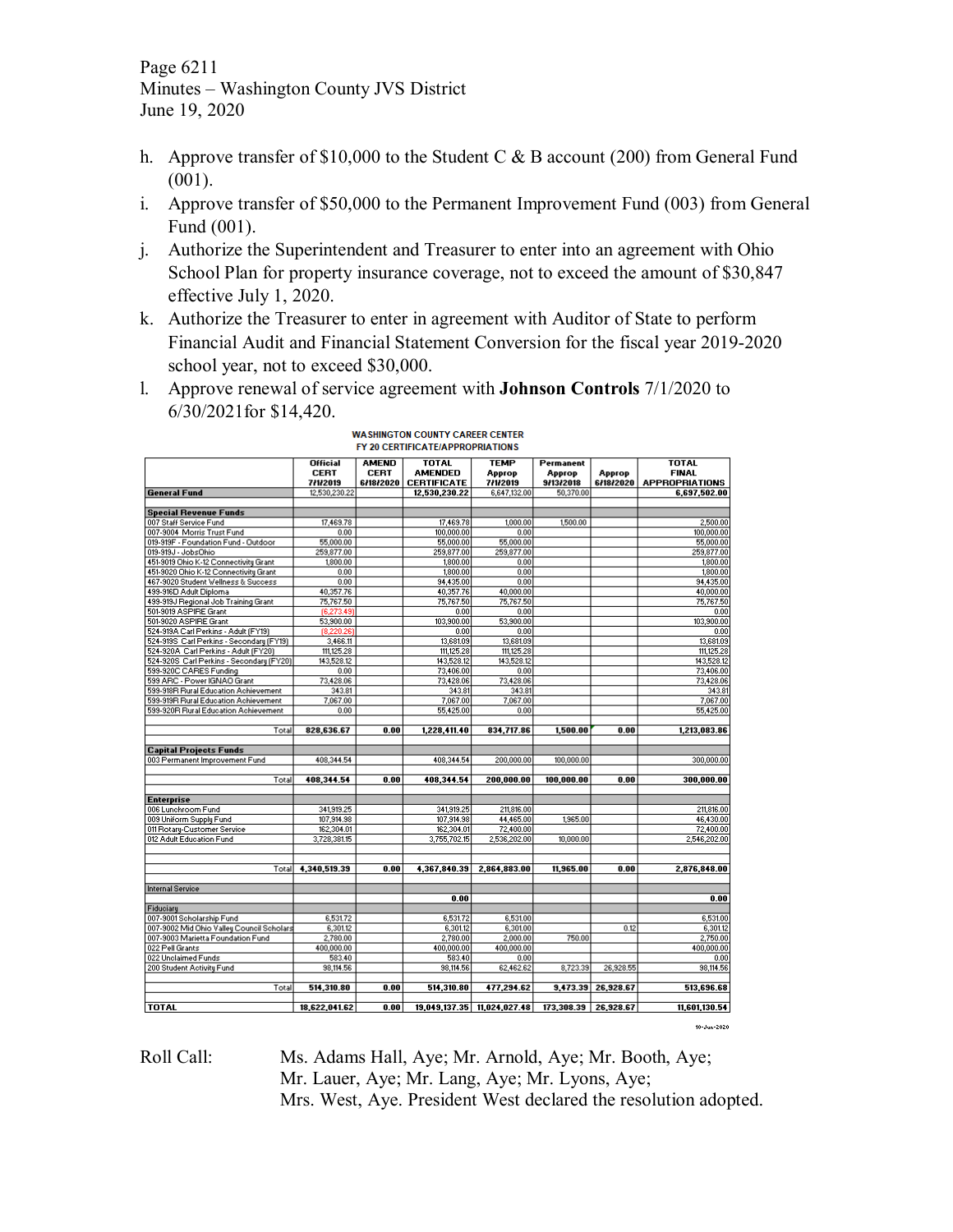Page 6212 Minutes – Washington County JVS District June 19, 2020

# **Resolution #34-20 – Adopt Temporary Appropriations for FY2021**

Moved by Mr. Booth and seconded by Mr. Arnold to approve the following agenda item:

BE IT RESOLVED, That the Board of Education of the Washington County Joint Vocational School District, Washington County, Ohio, accepts the temporary appropriations as recommended by the Superintendent to provide for current expenses and other expenditures of said Board of Education for the 2020-2021 school year until amended certificate is received from the County Auditor.

The following sums are hereby set aside and appropriated for the several purposes for which expenditures are to be made for and during the said period subject to revisions or amendments in accordance with Section 5705.40 of the Ohio Revised Code; and

BE IT FURTHER RESOLVED, That the business procedure for the fiscal year 2020-2021 be as follows: that the Board of Education dispense with the adoption of resolutions authorizing the purchase or sale of property except real estate, the employment of part-time employees except as otherwise provided by law, the payment of debts, claims, the salaries of all employees if provision; therefore, are made in such annual appropriations resolution or approving warrants for the payment of any claim from school funds if the expenditure for which such warrant is issued and provided for in the yearly appropriations resolution; and,

BE IT FURTHER RESOLVED, That the superintendent by authorized to approve purchasing, appointing the part-time employees, and expenditures provided for in the appropriations, including meals for advisory committee meetings and mailings to promote public relations with business and industry in the Mid-Ohio Valley area. All expenditures are to be made incompliance with Section 5705.41 of the Ohio Revised Code, noted below: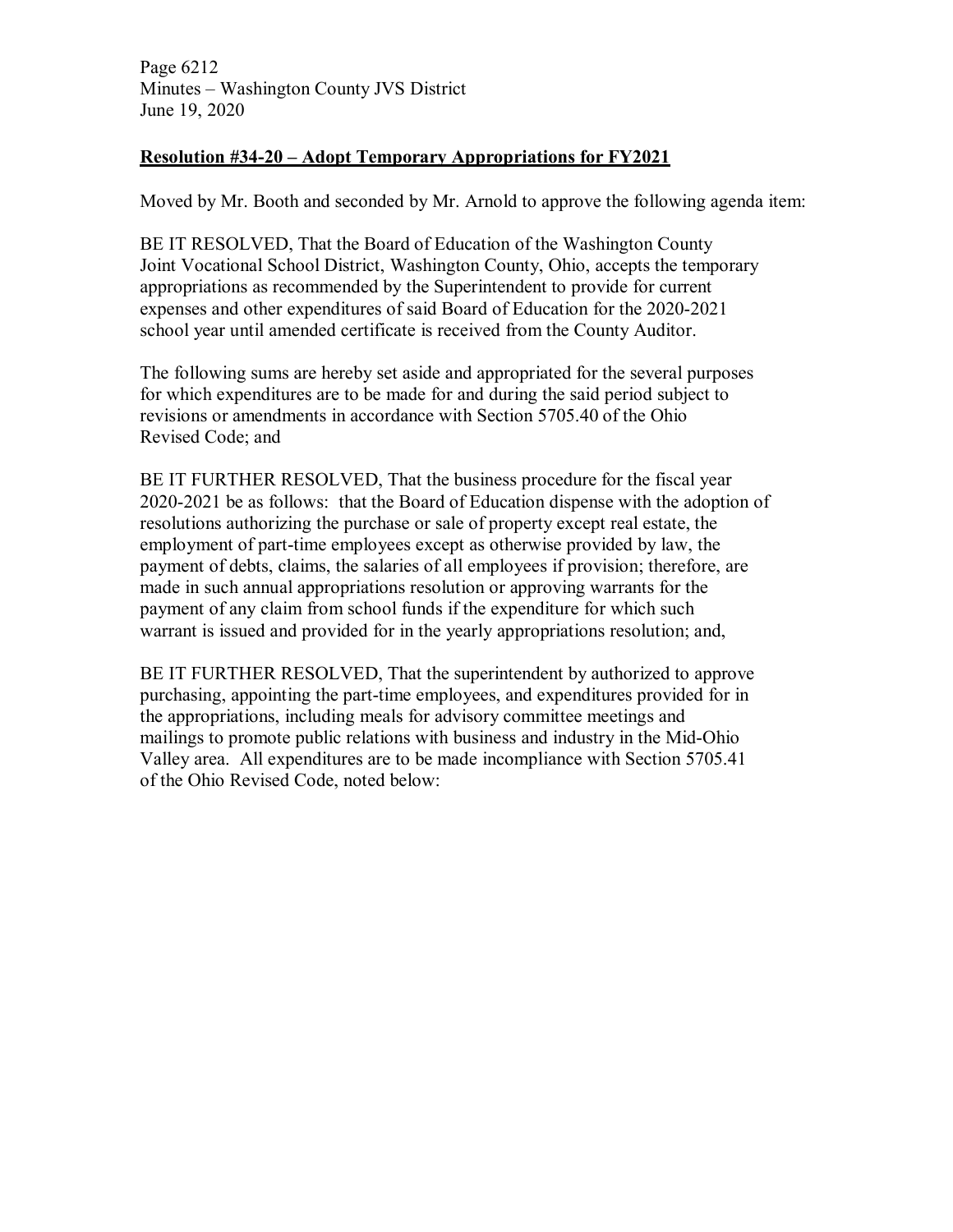Page 6213 Minutes – Washington County JVS District June 19, 2020

t.

|                                         | <b>FY21 TEMPORARY REVENUES &amp; APPROPRIATIONS</b> |                   |
|-----------------------------------------|-----------------------------------------------------|-------------------|
| Fund                                    | Initial Revenue                                     | Temporary         |
|                                         | Estimate                                            | Appropriation     |
| 001 General Fund                        | 6,517,020.00<br>s                                   | s<br>6,555,138.00 |
| 001-9992 Cap. & Maint. Set aside        | 83,000.00                                           | 83,000.00         |
| <b>TOTAL</b>                            | 6,600,020.00                                        | 6,638,138.00      |
| <b>Special Revenue Funds</b>            |                                                     |                   |
| 007-0000 Staff Service Fund             | 3,000.00                                            | 1,500.00          |
| 007-9004 Morris Trust Fund              |                                                     | 100,000.00        |
| 019-919F Foundtions - Outdoor Training  | 15,000.00                                           | 46,552.23         |
| 019-919J JobsOHio                       |                                                     | 171,643.02        |
| 467-9020 Student Wellness & Success     | 136,346.00                                          | 136,346.00        |
| 499-916D Ohio Adult Diploma Grant       | 25,000.00                                           | 25,000.00         |
| 499-919J Regional Job Training Grant    | 35,609.32                                           | 35,609.32         |
| 501-9020 ASPIRE Grant (FY20)            | 24,739.40                                           | 24,739.40         |
| 501-9021 ASPIRE Grant (FY21)            | 73,950.00                                           | 73,950.00         |
| 524-920S Secondary Carl Perkins (FY20)  | 16,117.23                                           | 16,117.23         |
| 524-921S Secondary Carl Perkins (FY21)  | 159,822.58                                          | 159,822.58        |
| 524-921A Adult Perkins (FY21)           | 58,538.06                                           | 58,538.06         |
| 599-920C CARES Fund (FY20)              | 73,406.00                                           | 73,406.00         |
| 599-920R Rural Education Program (FY20) | 13,616.94                                           | 5,888.94          |
| <b>TOTAL</b>                            | 635, 145.53                                         | 929,112.78        |
| <b>Capital Projects Funds</b>           |                                                     |                   |
| 003<br>Permanent Improvement            | 50,000.00                                           | 200,000.00        |
|                                         |                                                     |                   |
| <b>TOTAL</b>                            | 50,000.00                                           | 200,000.00        |
| Enterprise                              |                                                     |                   |
| 006<br>Lunchroom                        | 226,000.00                                          | 218,579.00        |
| 009<br><b>Uniform Supply</b>            | 53,532.00                                           | 53,532.00         |
| Rotary - Customer Service<br>011        | 128,200.00                                          | 68,850.00         |
| 012<br><b>Adult Education</b>           | 3,052,733.00                                        | 2,840,379.00      |
| <b>TOTAL</b>                            | 3,460,465.00                                        | 3,181,340.00      |
| Fiduciary                               |                                                     |                   |
| 007-9001 Scholarship Fund               | ۰                                                   | 1,500.00          |
| 007-9002 Scholarship Fund/MOVMC         | $\sim$ $\sim$                                       | $\sim$            |
| 007-9003 Marietta Community Foundation  | 2,300.00                                            | 2,800.00          |
| 022-0000 Pell Grants                    | 400,000.00                                          | 400,000.00        |
| 022-9001 Unclaimed Funds                | 100.00                                              |                   |
| 200 Student Activity Fund (Memo Only)   | 36,620.00                                           | 68,413.21         |
| <b>TOTAL</b>                            | 439,020.00                                          | 472,713.21        |
| <b>GRAND TOTAL</b>                      | \$11,184,650.53                                     | \$11,421,303.99   |

Roll Call: Ms. Adams Hall, Aye; Mr. Arnold, Aye; Mr. Booth, Aye; Mr. Lauer, Aye; Mr. Lang, Aye; Mr. Lyons, Aye; Mrs. West, Aye. President West declared the resolution adopted.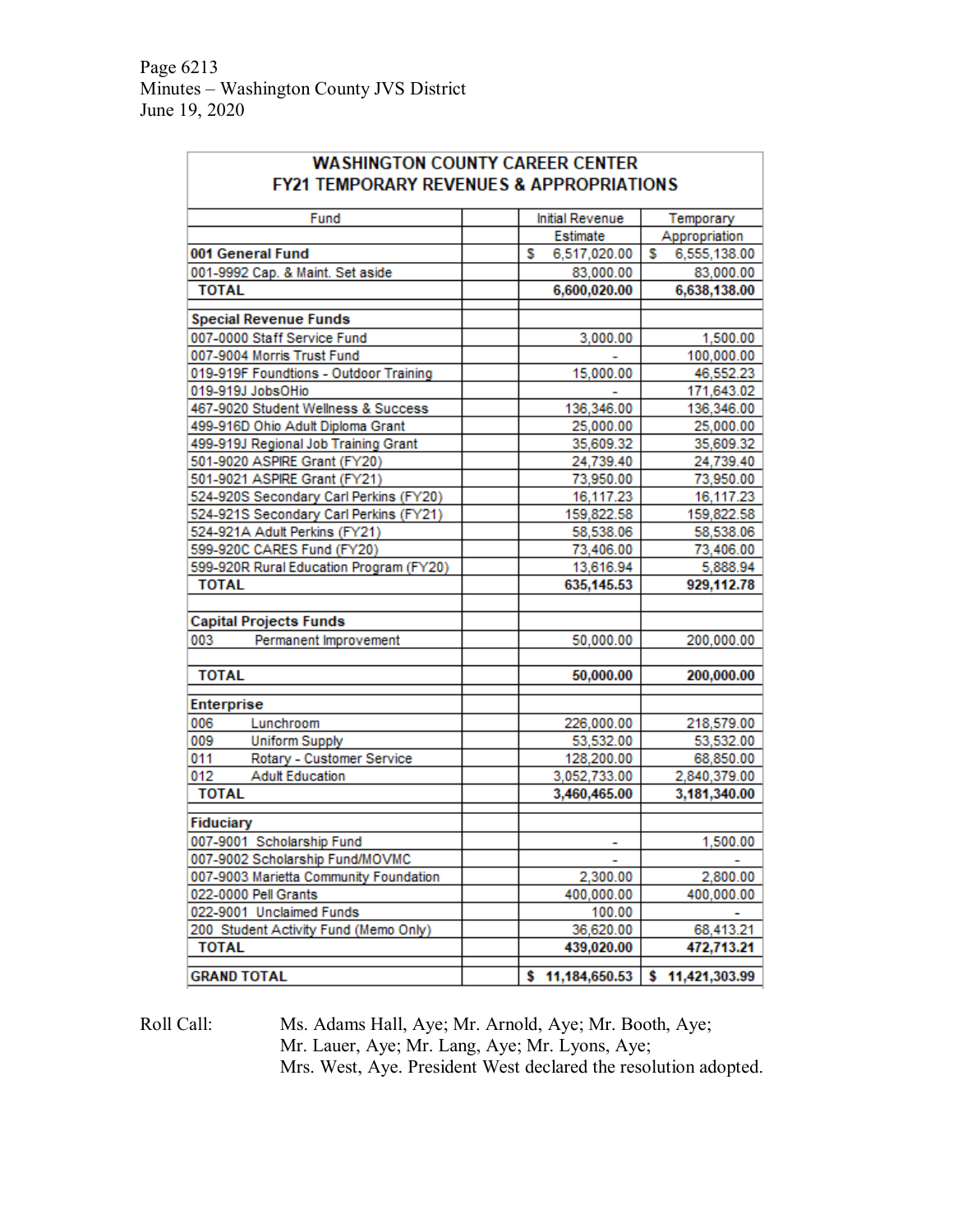Page 6214 Minutes – Washington County JVS District June 19, 2020

Superintendent's Report and Business

- a. Honor  $Roll 4<sup>th</sup>$  Nine Weeks 4.0 Directly Enrolled – Levi Laskowski, Levi Roberts & Luke Roberts
- b. Summer Projects in progress include Parking Lots, Carpentry House Project, Storage Building, High School Office
- c. Reset Restart Discussion
- d. Virtual Learning Thank you to all staff for the excellent work.

# **Resolution #35-20**

Moved by Mr. Arnold and seconded by Ms. Adams Hall to approve the following consent agenda items:

- a. Thank you letter from United Church Homes for donation made by WCCC/Adult Tech.
- b. Approve Memorandum of Understanding between Washington County Department JFS and Washington County Career Center for a period of July 1, 2020 through June 30, 2021.
- c. Approve the following supplemental contracts for 2020-2021 school year:

| Secondary:                |                                |                                 |
|---------------------------|--------------------------------|---------------------------------|
| Christopher Palmer        | LPDC 2020-2021                 | Time sheet $(a)$ hourly rate    |
| Evan Schaad               | LPDC 2020-2021                 | Time sheet $\omega$ hourly rate |
| Lynette Snyder            | LPDC 2020-2021                 | Time sheet $\omega$ hourly rate |
| Other:                    |                                |                                 |
| Phyllis Boyd              | Cosmetology                    | $10 \text{ days}$ *             |
| <b>Stacy Bradford</b>     | Office Assistant to the        | 4 days                          |
|                           | <b>School Counselors</b>       |                                 |
| William Cieslewski        | <b>Intervention Specialist</b> | 2 days                          |
| Anastasia (Stacy) Elliott | Transitions &                  | 15 days                         |
|                           | Placement                      |                                 |
|                           | Coordinator/School             |                                 |
|                           | Counselor                      |                                 |
| Charles (Brian) Kittle    | <b>Intervention Specialist</b> | 2 days                          |
| Jason Lipot               | Landscape                      | 7 days                          |
|                           | Construction/Turf              |                                 |
|                           | Management                     |                                 |
| Melissa Morris            | <b>Intervention Specialist</b> | $7 \text{ days}^*$              |
| Tamara O'Connor           | Science                        | 3 days                          |
| Cynthia Schwendeman       | School Counselor               | 15 days                         |
| Chelsea Warren            | English Instructor             | 5 days*                         |
| Deana Wolfe               | <b>Intervention Specialist</b> | 2 days                          |

<sup>\*</sup>Per Article 7.05 Extended Service Schedule – Teacher granted 5 extended days for 2<sup>nd</sup> year.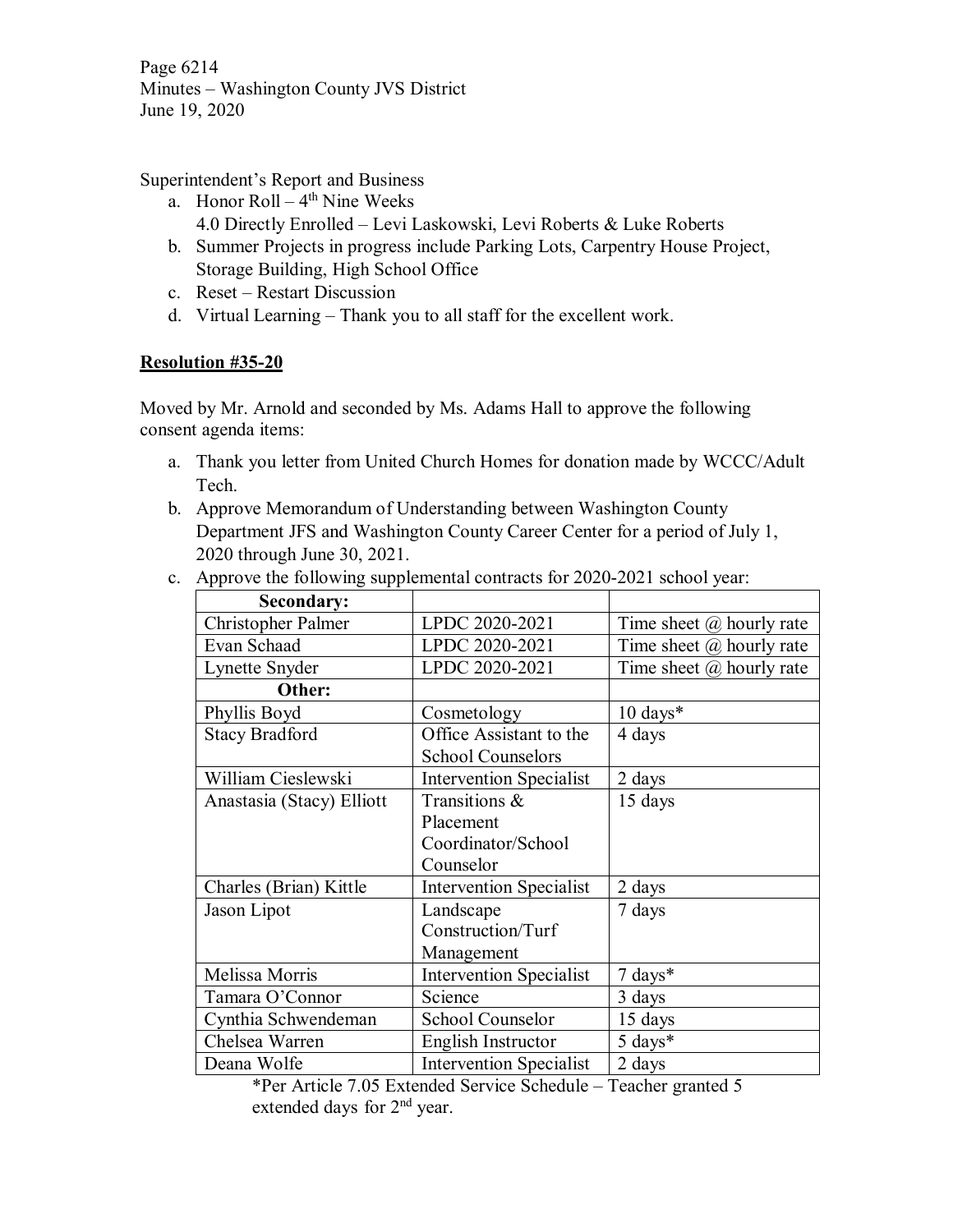Page 6215 Minutes – Washington County JVS District June 19, 2020

d. Approve Resident Educator allocation for July 1, 2020 through June 30, 2021 per Article 11.08 Tuition Reimbursement, H:

| <b>Resident Educator:</b> |                            |         |
|---------------------------|----------------------------|---------|
| Kimberly Miller           | Third Year – Bowling Green | \$3,000 |
| Phyllis Boyd              | Second Year – Rio Grande   | \$3,000 |
| Chad Barth                | First Year – Rio Grande    | \$3,000 |

e. Employ Adult Technical Training instructors for the year ending June 30, 2020:

| Name                | Area                  | Rate/Hr.                   | <b>Effective</b> |
|---------------------|-----------------------|----------------------------|------------------|
| Brandon Nash        | Adult Diploma Program | \$20.80                    | June 22, 2020    |
| <b>Brandon Nash</b> | Aspire                | \$20.80                    | June 22, 2020    |
| .                   |                       | $\cdots$ $\cdots$ $\cdots$ |                  |

f. Employ Adult Technical Training instructors for the year ending June 30, 2021:

| Name                 | Area                              | Rate/Hr. | <b>Effective</b> |
|----------------------|-----------------------------------|----------|------------------|
| Mendy Barth          | <b>Medical Assistant</b>          | \$24.00  | July 1, 2020     |
| Mendy Barth          | <b>Medical Billing Specialist</b> | \$24.00  | July 1, 2020     |
| <b>Gene Bartlett</b> | <b>CDL</b>                        | \$29.00  | July 1, 2020     |
| Samuel Brookover     | <b>DIT</b>                        | \$46.00  | July 1, 2020     |
| Samuel Brookover     | <b>HVAC-R</b>                     | \$32.00  | July 1, 2020     |
| Steven Burnfield     | <b>CDL</b>                        | \$30.00  | July 1, 2020     |
| Olivia Burwell       | Chemical Operator                 | \$28.00  | July 1, 2020     |
| Olivia Burwell       | Chemical Technician               | \$28.00  | July 1, 2020     |
| Michael Allen Casto  | <b>COST</b>                       | \$28.00  | July 1, 2020     |
| Michael Allen Casto  | <b>Information Technology</b>     | \$25.00  | July 1, 2020     |
|                      | Professional                      |          |                  |
| Charles Day          | Chemical Technician               | \$28.00  | July 1, 2020     |
| Charles Day          | <b>Industrial Maintenance</b>     | \$28.00  | July 1, 2020     |
|                      | Mechanic                          |          |                  |
| Charles Day          | Instrumentation &                 | \$28.00  | July 1, 2020     |
|                      | Electricity                       |          |                  |
| Jeff DeLong          | Chemical Technician               | \$32.00  | July 1, 2020     |
| Jeff DeLong          | <b>DIT</b>                        | \$46.00  | July 1, 2020     |
| Jeff DeLong          | <b>Industrial Maintenance</b>     | \$32.00  | July 1, 2020     |
|                      | Mechanic                          |          |                  |
| Jack DuVall          | Chemical Technician               | \$29.00  | July 1, 2020     |
| Jack DuVall          | <b>DIT</b>                        | \$43.00  | July 1, 2020     |
| Jack DuVall          | <b>Industrial Maintenance</b>     | \$29.00  | July 1, 2020     |
|                      | Mechanic                          |          |                  |
| Jack DuVall          | Instrumentation &                 | \$29.00  | July 1, 2020     |
|                      | Electricity                       |          |                  |
| Hannah Easton        | Phlebotomy                        | \$20.80  | July 1, 2020     |
| Fred Engelhardt      | Chemical Operator                 | \$29.00  | July 1, 2020     |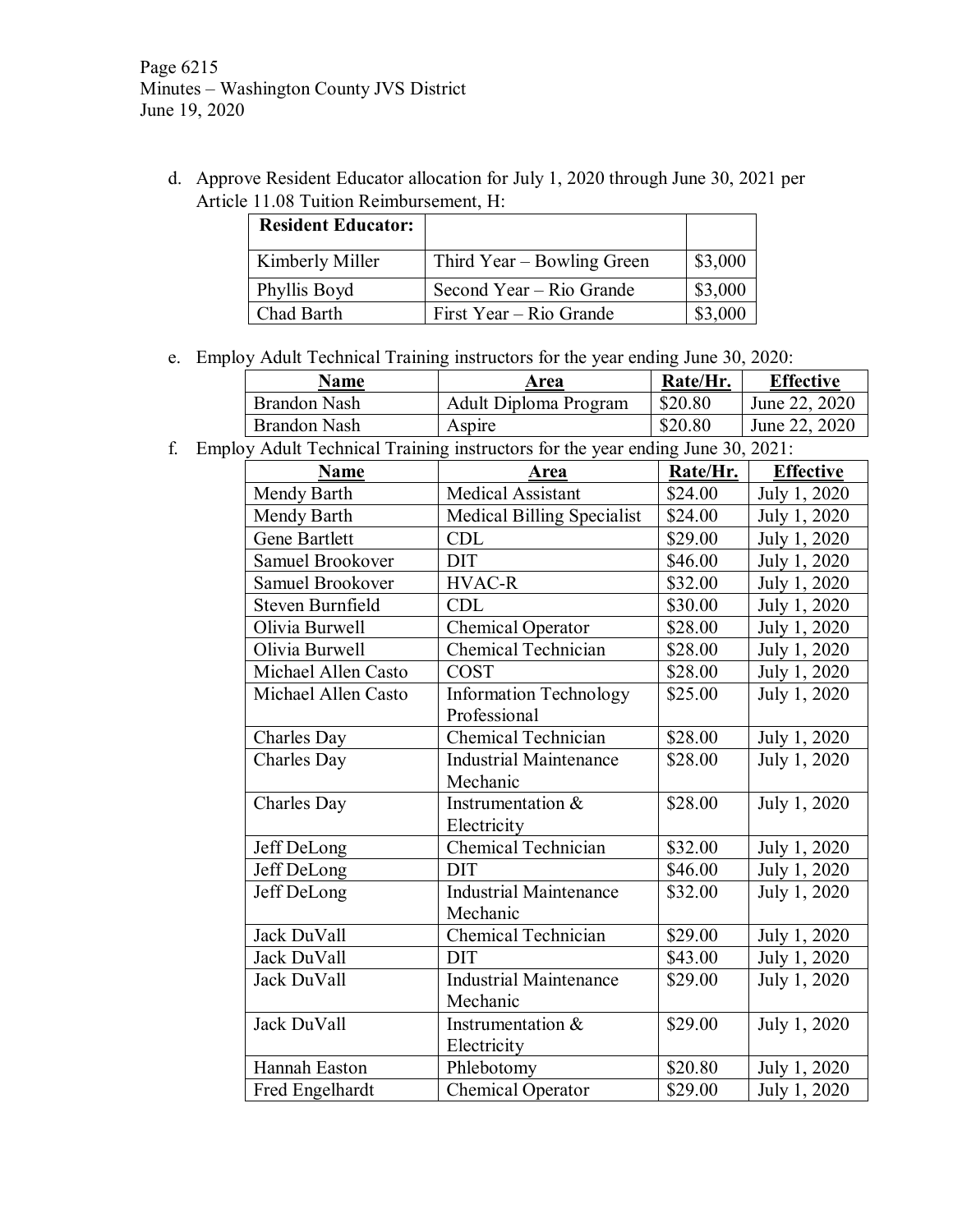Page 6216 Minutes – Washington County JVS District June 19, 2020

| Fred Engelhardt         | Chemical Technician               | \$29.00  | July 1, 2020     |
|-------------------------|-----------------------------------|----------|------------------|
| <b>Name</b>             | Area                              | Rate/Hr. | <b>Effective</b> |
| Fred Engelhardt         | <b>COST</b>                       | \$28.00  | July 1, 2020     |
| Fred Engelhardt         | <b>DIT</b>                        | \$43.00  | July 1, 2020     |
| Fred Engelhardt         | Instrumentation &                 | \$29.00  | July 1, 2020     |
|                         | Electricity                       |          |                  |
| Teresa Gibson           | Chemical Operator                 | \$29.00  | July 1, 2020     |
| Teresa Gibson           | Chemical Technician               | \$29.00  | July 1, 2020     |
| <b>Charles Gorrell</b>  | Chemical Technician               | \$32.00  | July 1, 2020     |
| <b>Charles Gorrell</b>  | <b>DIT</b>                        | \$46.00  | July 1, 2020     |
|                         |                                   |          |                  |
| <b>Charles Gorrell</b>  | <b>Industrial Maintenance</b>     | \$32.00  | July 1, 2020     |
|                         | Mechanic                          |          |                  |
| <b>Glen Haines</b>      | <b>DIT</b>                        | \$43.00  | July 1, 2020     |
| <b>Glen Haines</b>      | <b>Industrial Maintenance</b>     | \$29.00  | July 1, 2020     |
|                         | Mechanic                          |          |                  |
| <b>Ashley Hardesty</b>  | Aspire                            | \$20.80  | July 1, 2020     |
| Ashley Hardesty         | <b>STNA</b>                       | \$20.80  | July 1, 2020     |
| <b>Ashley Hardesty</b>  | <b>Medical Billing Specialist</b> | \$20.80  | July 6, 2020     |
| Krista Harris           | <b>Medical Billing Specialist</b> | \$22.40  | July 1, 2020     |
| Gary Harry              | <b>Building Technology</b>        | \$29.00  | July 1, 2020     |
| Earnest "Pat" Hulsey    | <b>DIT</b>                        | \$44.00  | July 1, 2020     |
| Earnest "Pat" Hulsey    | Instrumentation &                 | \$30.00  | July 1, 2020     |
|                         | Electricity                       |          |                  |
| Dana Johnson            | <b>DIT</b>                        | \$46.00  | July 1, 2020     |
| Dana Johnson            | <b>Industrial Maintenance</b>     | \$32.00  | July 1, 2020     |
|                         | Mechanic                          |          |                  |
| Dana Johnson            | Welding                           | \$32.00  | July 1, 2020     |
| James Kerns             | <b>DIT</b>                        | \$45.00  | July 1, 2020     |
| James Kerns             | <b>Industrial Maintenance</b>     | \$31.00  | July 1, 2020     |
|                         | Mechanic                          |          |                  |
| *David Kesterson        | <b>DIT</b>                        | \$40.00  | July 20, 2020    |
| *David Kesterson        | <b>Industrial Maintenance</b>     | \$26.00  | July 20, 2020    |
|                         | Mechanic                          |          |                  |
| Sherman Koons           | Adult Diploma Program             | \$24.80  | July 1, 2020     |
| Sherman Koons           | Aspire                            | \$24.80  | July 1, 2020     |
| James Krotkiewicz       | Chemical Technician               | \$32.00  | July 1, 2020     |
| James Krotkiewicz       | DIT                               | \$46.00  | July 1, 2020     |
| James Krotkiewicz       | <b>Industrial Maintenance</b>     | \$32.00  | July 1, 2020     |
|                         | Mechanic                          |          |                  |
| James Krotkiewicz       | Instrumentation &                 | \$32.00  | July 1, 2020     |
|                         | Electricity                       |          |                  |
| Lindsey Lizer           | <b>Surgical Technologist</b>      | \$21.60  | July 1, 2020     |
| <b>Stephen McIntire</b> | Chemical Operator                 | \$29.00  | July 1, 2020     |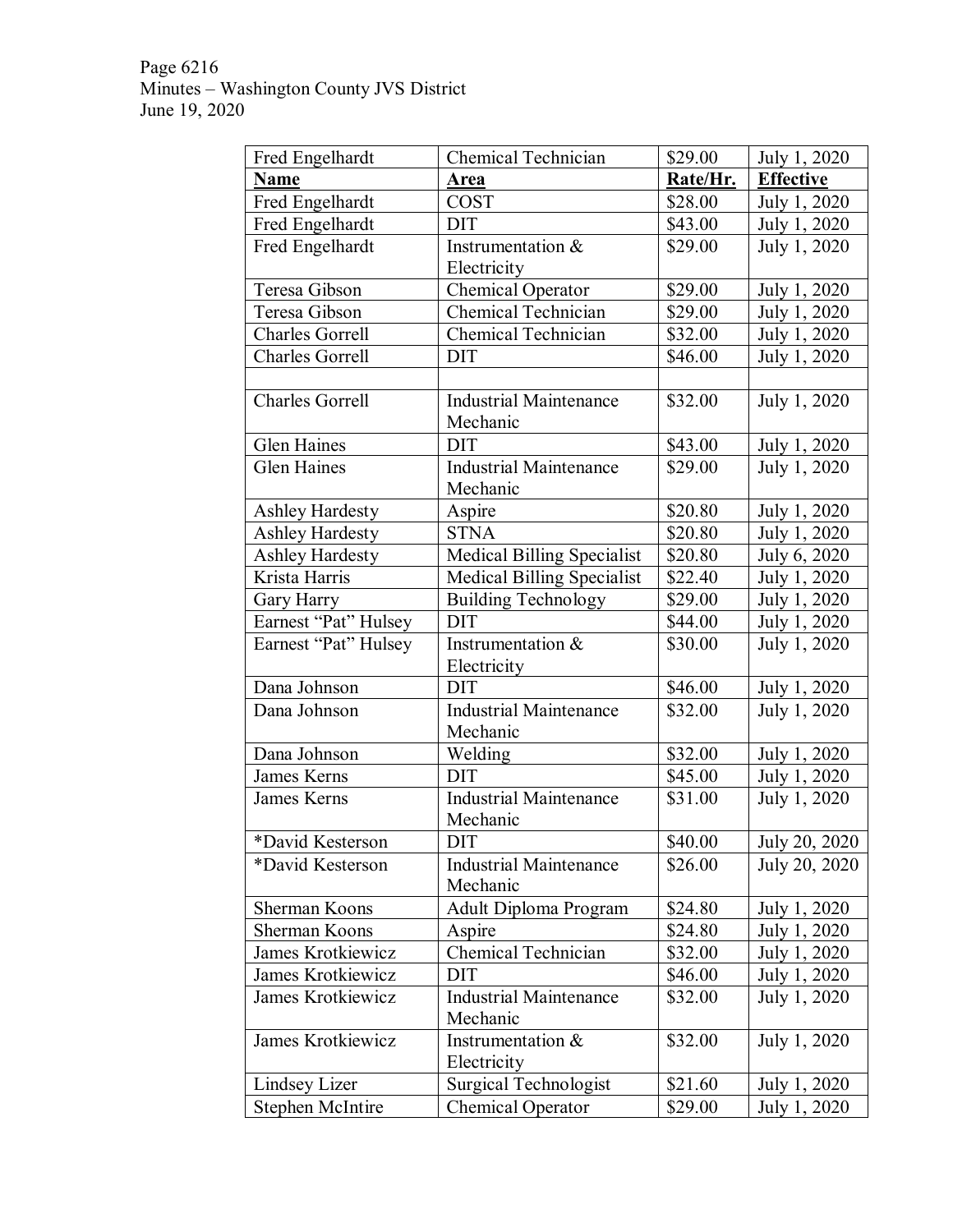Page 6217 Minutes – Washington County JVS District June 19, 2020

| <b>Stephen McIntire</b>   | <b>DIT</b>                        | \$43.00  | July 1, 2020     |
|---------------------------|-----------------------------------|----------|------------------|
| <b>Name</b>               | Area                              | Rate/Hr. | <b>Effective</b> |
| Stephen McLain            | <b>DIT</b>                        | \$43.00  | July 1, 2020     |
| Stephen McLain            | <b>Industrial Maintenance</b>     | \$29.00  | July 1, 2020     |
|                           | Mechanic                          |          |                  |
| Stephen McLain            | Instrumentation $\&$              | \$29.00  | July 1, 2020     |
|                           | Electricity                       |          |                  |
| Karen Metz                | <b>STNA Program</b>               | \$24.80  | July 1, 2020     |
|                           | Coordinator                       |          |                  |
| *Brandon Nash             | Adult Diploma Program             | \$20.80  | July 1, 2020     |
| *Brandon Nash             | Aspire                            | \$20.80  | July 1, 2020     |
| *Brandon Nash             | <b>Business Office Skills</b>     | \$23.00  | July 1, 2020     |
|                           | Specialist                        |          |                  |
| *Brandon Nash             | Computers                         | \$23.00  | July 1, 2020     |
| *Brandon Nash             | <b>COST</b>                       | \$26.00  | July 1, 2020     |
| *Brandon Nash             | <b>Information Technology</b>     | \$23.00  | July 1, 2020     |
|                           | Professional                      |          |                  |
| Jennifer Osborne          | Phlebotomy                        | \$22.40  | July 1, 2020     |
| <b>Amber Peck</b>         | <b>Business Office Skills</b>     | \$25.00  | July 1, 2020     |
|                           | Specialist                        |          |                  |
| <b>Amber Peck</b>         | <b>COST</b>                       | \$28.00  | July 1, 2020     |
| Lisa Pinkerton            | <b>Medical Assistant</b>          | \$22.40  | July 1, 2020     |
| Lisa Pinkerton            | Medical Billing Specialist        | \$22.40  | July 1, 2020     |
| James Rarey               | <b>Chemical Technician</b>        | \$29.00  | July 1, 2020     |
| James Rarey               | Instrumentation &                 | \$29.00  | July 1, 2020     |
|                           | Electricity                       |          |                  |
| Coy Rosenlieb             | <b>DIT</b>                        | \$46.00  | July 1, 2020     |
| Coy Rosenlieb             | <b>Industrial Maintenance</b>     | \$32.00  | July 1, 2020     |
|                           | Mechanic                          |          |                  |
| Coy Rosenlieb             | Welding                           | \$32.00  | July 1, 2020     |
| <b>Esther Salem</b>       | Computers                         | \$25.00  | July 1, 2020     |
| <b>Esther Salem</b>       | COST                              | \$28.00  | July 1, 2020     |
| <b>Esther Salem</b>       | <b>Information Technology</b>     | \$25.00  | July 1, 2020     |
|                           | Professional                      |          |                  |
| Cynthia Schwendeman       | Counselor                         | \$30.00  | July 1, 2020     |
| Jennifer Shoup            | Medical Assistant                 | \$20.80  | July 1, 2020     |
| *Cathryn Starling         | Medical Assistant                 | \$22.40  | July 6, 2020     |
| *Cathryn Starling         | <b>Medical Billing Specialist</b> | \$22.40  | July 6, 2020     |
| Randall Stoke             | <b>Building Technology</b>        | \$32.00  | July 1, 2020     |
| Ceola Strahler            | <b>Medical Billing Specialist</b> | \$21.60  | July 1, 2020     |
| <b>Constance Strahler</b> | <b>COST</b>                       | \$30.00  | July 1, 2020     |
| John Tansey               | Chemical Operator                 | \$30.00  | July 1, 2020     |
| John Tansey               | Chemical Technician               | \$30.00  | July 1, 2020     |
| John Tansey               | <b>DIT</b>                        | \$44.00  | July 1, 2020     |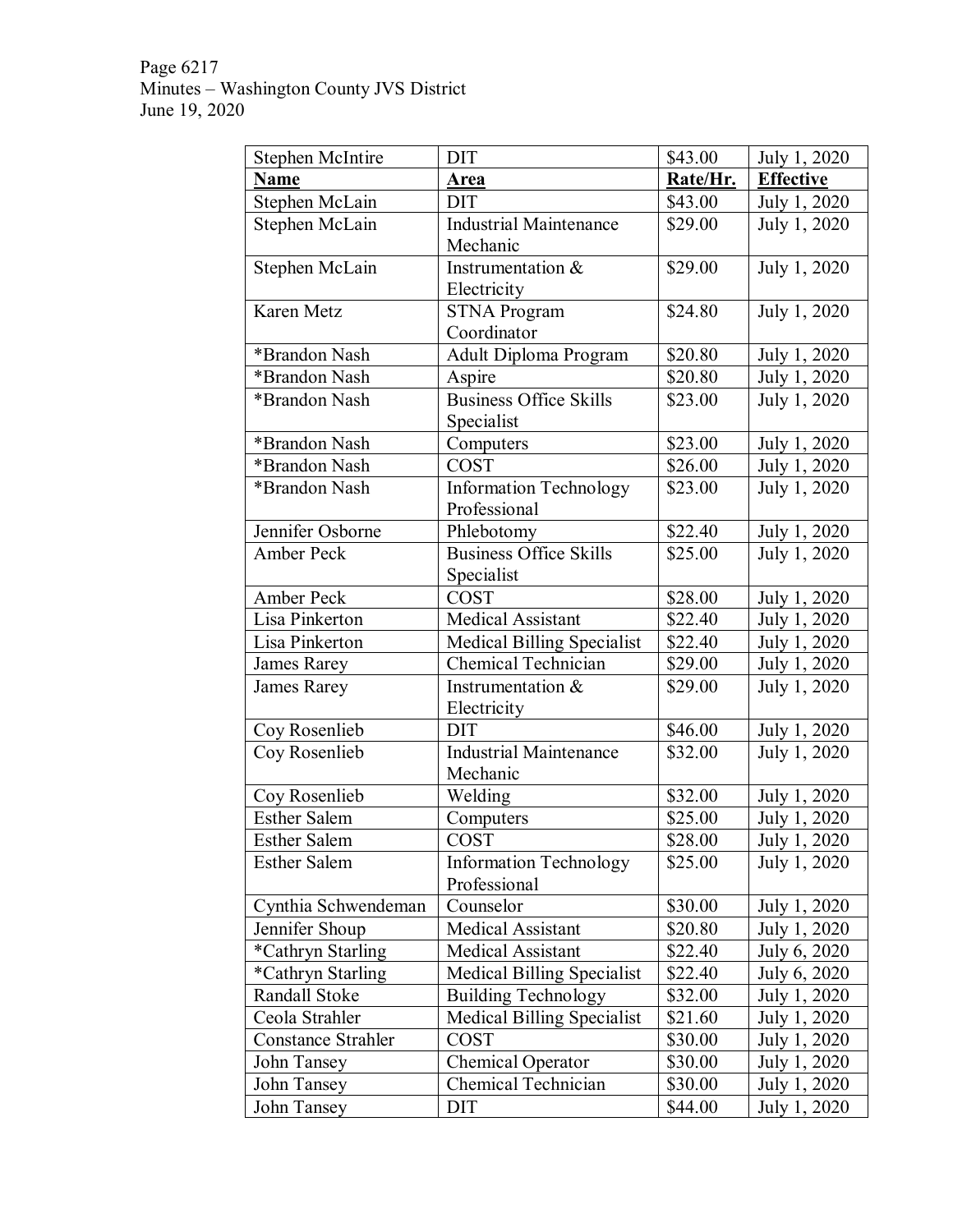Page 6218 Minutes – Washington County JVS District June 19, 2020

| Kayla Theiss        | Surgical Technologist         | \$20.80  | July 1, 2020     |
|---------------------|-------------------------------|----------|------------------|
| <b>Name</b>         | Area                          | Rate/Hr. | <b>Effective</b> |
| Courtney Thompson   | Adult Diploma Program         | \$20.80  | July 1, 2020     |
| Courtney Thompson   | Aspire                        | \$20.80  | July 1, 2020     |
| Jessica Townsend    | Medical Assistant             | \$21.60  | July 1, 2020     |
| Jessica Townsend    | Surgical Technologist         | \$21.60  | July 1, 2020     |
| Darrell Veyon       | Chemical Operator             | \$32.00  | July 1, 2020     |
| Darrell Veyon       | Chemical Technician           | \$32.00  | July 1, 2020     |
| Darrell Veyon       | <b>DIT</b>                    | \$46.00  | July 1, 2020     |
| Darrell Veyon       | <b>Industrial Maintenance</b> | \$32.00  | July 1, 2020     |
|                     | Mechanic                      |          |                  |
| Charles (Danny)     | <b>DIT</b>                    | \$46.00  | July 1, 2020     |
| Wilson              |                               |          |                  |
| Charles (Danny)     | <b>Industrial Maintenance</b> | \$32.00  | July 1, 2020     |
| Wilson              | Mechanic                      |          |                  |
| Charles (Danny)     | Instrumentation &             | \$32.00  | July 1, 2020     |
| Wilson              | Electricity                   |          |                  |
| <b>Brian Wise</b>   | <b>CDL</b>                    | \$27.00  | July 1, 2020     |
| Kathy Wolfe-Crouser | Adult Diploma Program         | \$24.00  | July 1, 2020     |
| Kathy Wolfe-Crouser | Aspire                        | \$24.00  | July 1, 2020     |

(\*) Pending BCI/FBI background checks.

- g. Employ the following substitute teachers at a rate of \$125/per day for 2020-2021 school year: Sue Price and Karen Schramm.
- h. Approve textbook for Cosmetology "Milady Standard Cosmetology  $13<sup>th</sup>$ " ISBN 9781285769417.
- i. Accept **Brandon Nash** resignation letter for part-time IT & Aspire/Ohio Options Coordinator effective June 30, 2020.
- Roll Call: Ms. Adams Hall, Aye; Mr. Arnold, Aye; Mr. Booth, Aye; Mr. Lauer, Aye; Mr. Lang, Aye; Mr. Lyons, Aye; Mrs. West, Aye. President West declared the resolution adopted.

## **Resolution #36-20 – Approve Board Policy**

Moved by Mr. Lauer and seconded by Mr. Booth to approve the following resolution:

BE IT RESOLVED, The board approves the following policy changes (new, revised) as set forth below:

| <b>Policy Number</b> | <b>Policy Name</b>      | Change |
|----------------------|-------------------------|--------|
| 2730.01              | <b>Blended Learning</b> | New    |

Roll Call: Ms. Adams Hall, Aye; Mr. Arnold, Aye; Mr. Booth, Aye; Mr. Lauer, Aye; Mr. Lang, Aye; Mr. Lyons, Aye;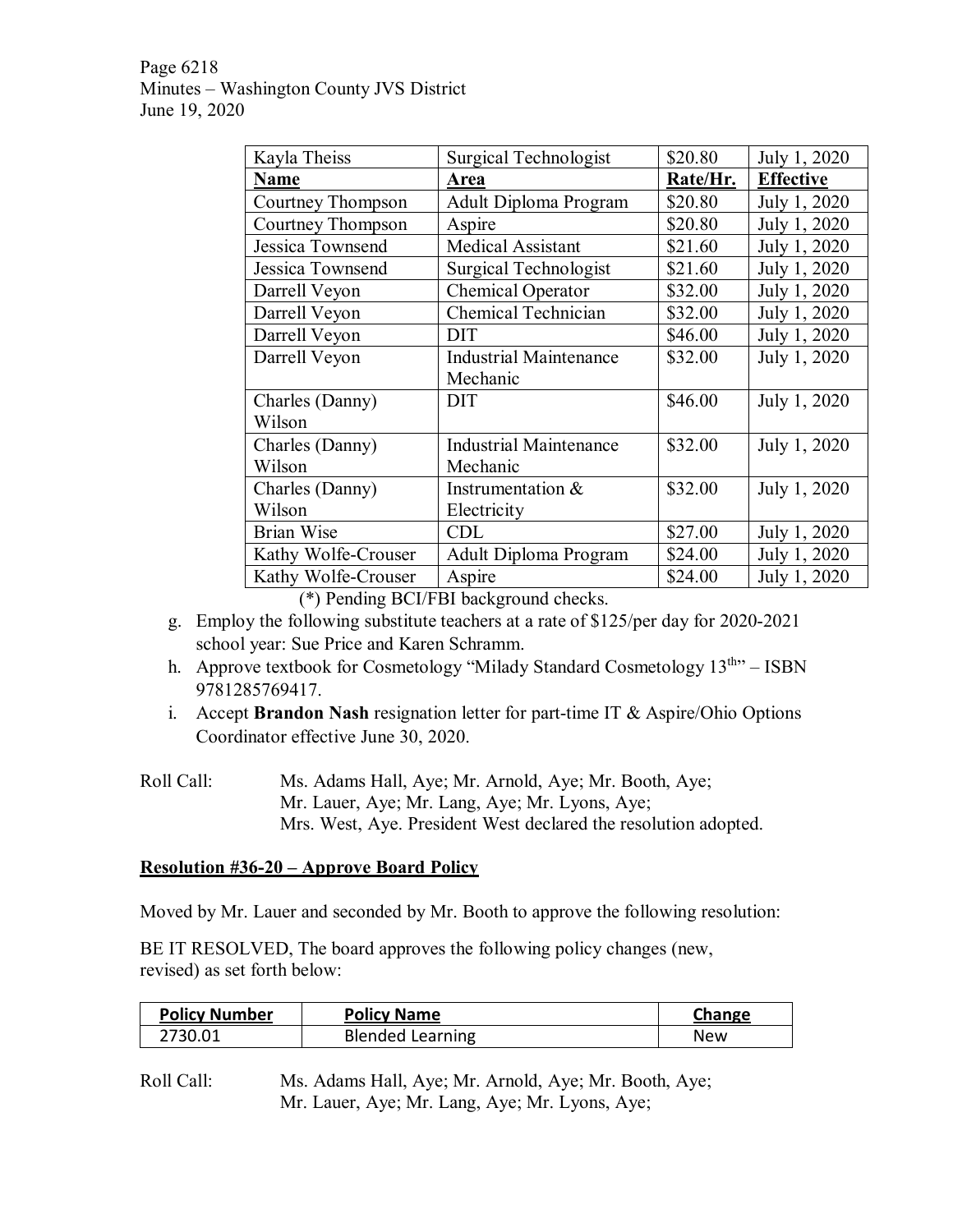Page 6219 Minutes – Washington County JVS District June 19, 2020

Mrs. West, Aye. President West declared the resolution adopted. **Resolution #37-20 – Employ English Instructor**

Moved by Mr. Lauer and seconded by Mr. Booth to employment action taken:

| Employ:          | <b>Tatum Poggiali</b>                                                |
|------------------|----------------------------------------------------------------------|
| Program:         | English Instructor                                                   |
| Beginning:       | August 17, 2020                                                      |
| Salary Step: C-2 |                                                                      |
|                  | 5 Extended Days                                                      |
|                  | Note: Pending receipt of BCI & FBI background checks with no record. |

BE IT FURTHER RESOLVED, That under the provisions of ORC 3319.01, such Employer shall be directed and assigned.

Roll Call: Ms. Adams Hall, Aye; Mr. Arnold, Aye; Mr. Booth, Aye; Mr. Lauer, Aye; Mr. Lang, Aye; Mr. Lyons, Aye; Mrs. West, Aye. President West declared the resolution adopted.

#### **Resolution #38-20 – Employ Social Studies Instructor**

Moved by Mr. Booth and seconded by Mr. Arnold to employment action taken:

| Employ:           | <b>Bobbi Webb</b>                                                    |
|-------------------|----------------------------------------------------------------------|
| Program:          | Social Studies Instructor                                            |
| Beginning:        | August 17, 2020                                                      |
| Salary Step: A-10 |                                                                      |
|                   | 5 Extended Days                                                      |
|                   | Note: Pending receipt of BCI & FBI background checks with no record. |

BE IT FURTHER RESOLVED, That under the provisions of ORC 3319.01, such Employer shall be directed and assigned.

Roll Call: Ms. Adams Hall, Aye; Mr. Arnold, Aye; Mr. Booth, Aye; Mr. Lauer, Aye; Mr. Lang, Aye; Mr. Lyons, Aye; Mrs. West, Aye. President West declared the resolution adopted.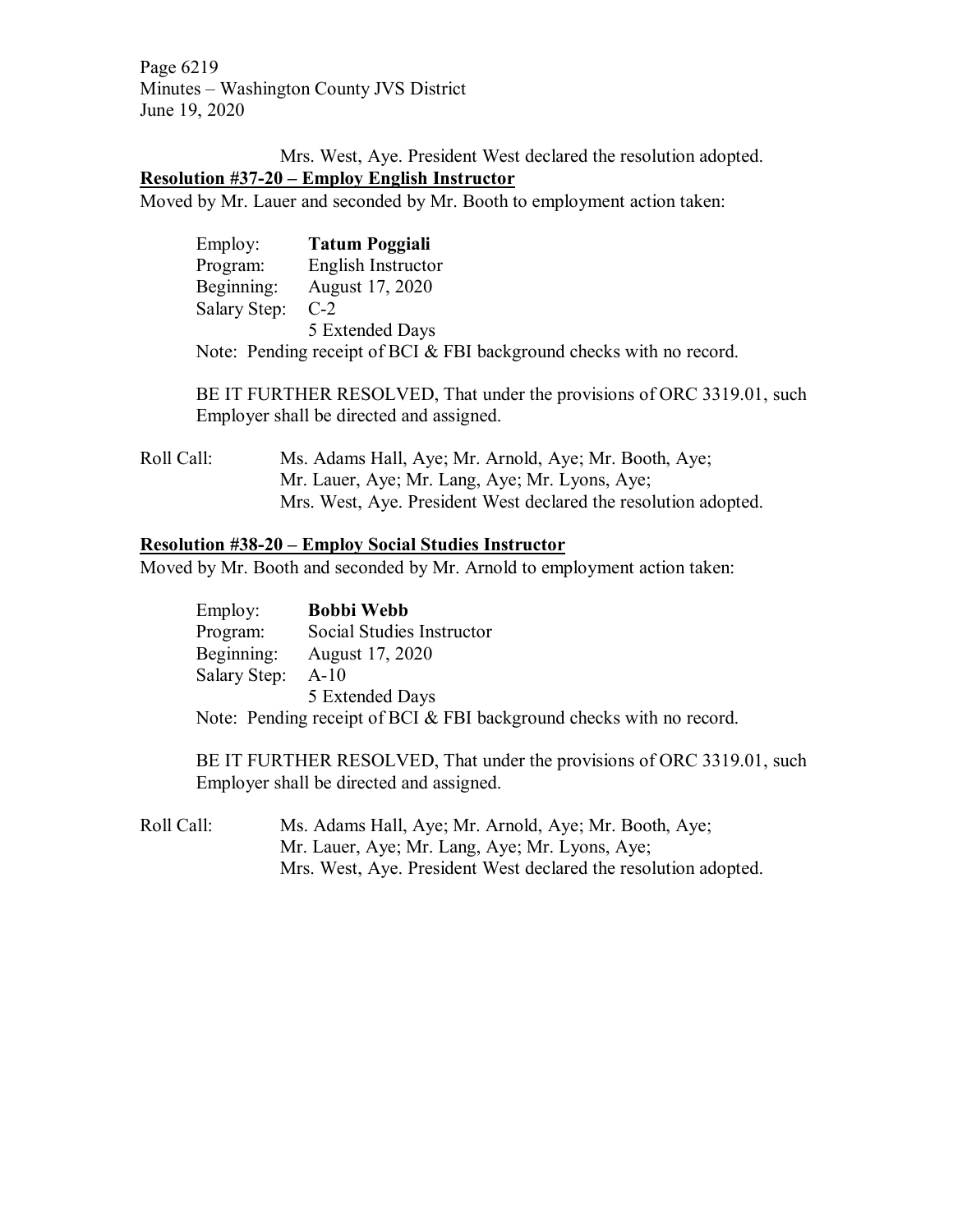Page 6220 Minutes – Washington County JVS District June 19, 2020

### **Resolution #39-20 – Approve amended casual employee miscellaneous pay scale**

Moved by Mr. Booth and seconded by Mr. Lyons to adopt the following resolution:

BE IT RESOLVED, that the casual employee miscellaneous pay scale be amended to include the following effective July 1, 2020.

| <b>Title</b>                               | <b>Per Hour Rate</b> |
|--------------------------------------------|----------------------|
| Attendance Recovery Time (ART)             | $($15-\$30/hr.)$     |
| CCMEP (JFS)                                | $(A*-\$10/hr.)$      |
| <b>Adult Technical Education Counselor</b> | $$20-\$30/hr.$       |
| Laborer (Non-CCMEP)                        | $(A*-\$10/hr.)$      |
| Health & Wellness Specialist               | $(\$20-\$30/hr.)$    |
| IT Support (Non-CCMEP)                     | $(A*-\$10/hr.)$      |
| <b>Intervention Specialist Assistant</b>   | $($15-\$30/hr.)$     |
| <b>Online Education Coordinator</b>        | $($15-\$30/hr.)$     |
| Part Time Assessment Center Manager        | $(\$20-\$30/hr.)$    |
| Recruiting & Marketing Specialist          | $$15-\$25/hr.$       |
| Substitute Custodian                       | $(A*-\$20/hr.)$      |

A\*-Minimum wage per State of Ohio at the time contract is signed

Roll Call: Ms. Adams Hall, Aye; Mr. Arnold, Aye; Mr. Booth, Aye; Mr. Lauer, Aye; Mr. Lang, Aye; Mr. Lyons, Aye; Mrs. West, Aye. President West declared the resolution adopted.

#### **Resolution #40-20 – Employ Auto Collision Instructor**

Moved by Mr. Arnold and seconded by Mr. Lauer to employment action taken:

Employ: **Chad Barth** Auto Collision Instructor Beginning: August 17, 2020 Salary Step: C-10 5 Extended Days Note: Pending receipt of BCI & FBI background checks with no record.

BE IT FURTHER RESOLVED, That under the provisions of ORC 3319.01, such Employer shall be directed and assigned.

Roll Call: Ms. Adams Hall, Aye; Mr. Arnold, Aye; Mr. Booth, Aye; Mr. Lauer, Aye; Mr. Lang, Aye; Mr. Lyons, Aye; Mrs. West, Aye. President West declared the resolution adopted.